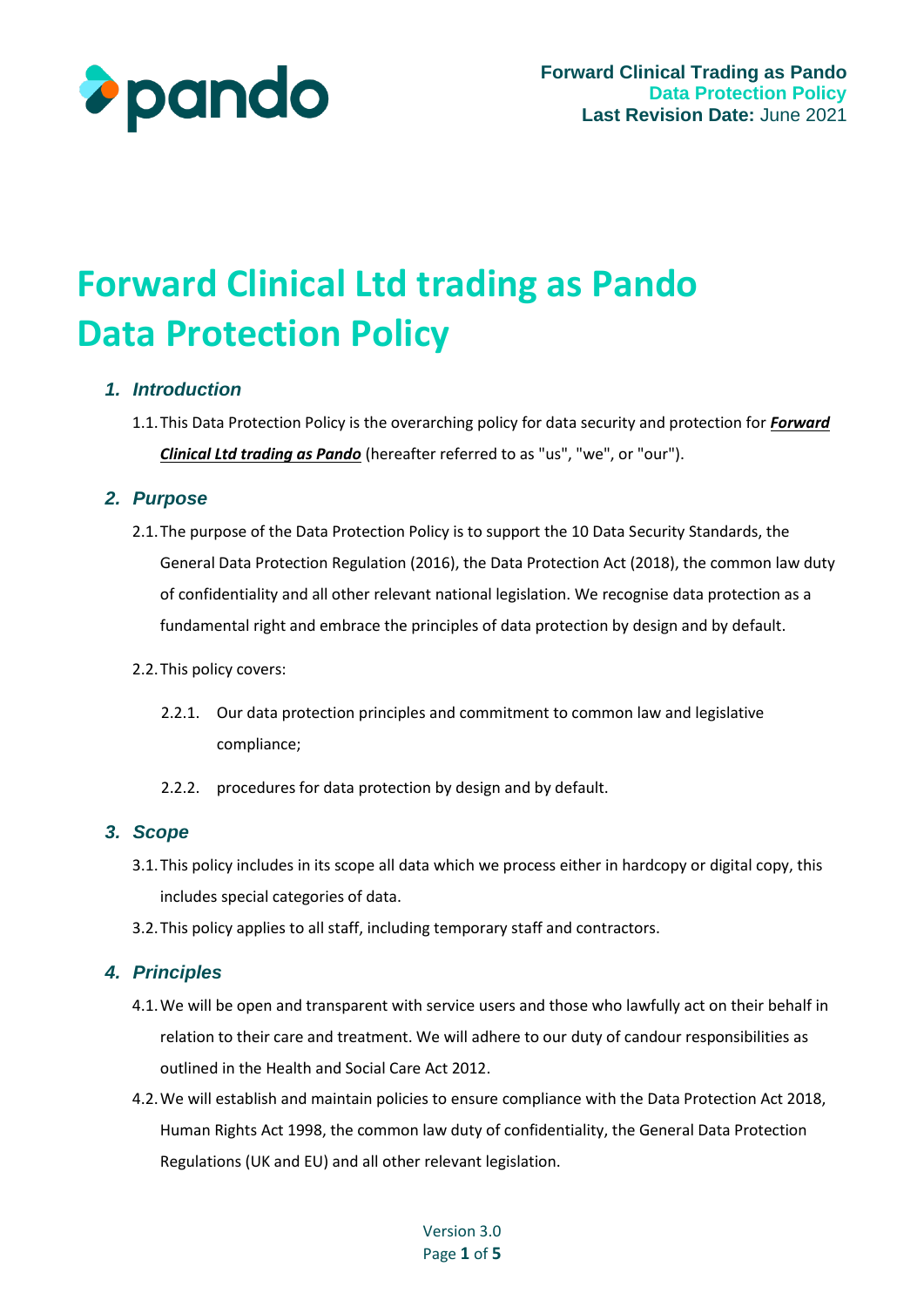

- 4.3.We will establish and maintain policies for the controlled and appropriate sharing of service user and staff information with other agencies, taking account all relevant legislation and citizen consent.
- 4.4.Where consent is required for the processing of personal data, we will ensure that informed and explicit consent will be obtained and documented in clear, accessible language and in an appropriate format. The individual can withdraw consent at any time through processes which have been explained to them and which are outlined in our Record Keeping Policy: Withdrawal of Consent procedures. We ensure that it is as easy to withdraw as to give consent.
- 4.5.We will undertake annual audits of our compliance with legal requirements.
- 4.6.We acknowledge our accountability in ensuring that personal data shall be:
	- 4.6.1. Processed lawfully, fairly and in a transparent manner;
	- 4.6.2. Collected for specified, explicit and legitimate purposes and not further processed in a manner that is incompatible with those purposes;
	- 4.6.3. Adequate, relevant and limited to what is necessary in relation to the purposes for which they are processed ('data minimisation');
	- 4.6.4. Accurate and kept up to date;
	- 4.6.5. Kept in a form which permits identification of data subjects for no longer than is necessary for the purposes for which the personal data are processed ('storage limitation');
	- 4.6.6. Processed in a manner that ensures appropriate security of the personal data.

4.7.We uphold the personal data rights outlined in the GDPR;

- 4.7.1. The right to be informed;
- 4.7.2. The right of access;
- 4.7.3. The right to rectification;
- 4.7.4. The right to erasure;
- 4.7.5. The right to restrict processing;
- 4.7.6. The right to data portability;
- 4.7.7. The right to object;
- 4.7.8. Rights in relation to automated decision making and profiling.
- 4.8. In line with legislation we employ a Data Protection Officer (DPO) who will report to the highest management level of the organisation. We will support the DPO with the necessary resources to carry out their tasks and ensure that they can maintain expertise. We guarantee that the DPO will

#### Version 3.0 Page **2** of **5**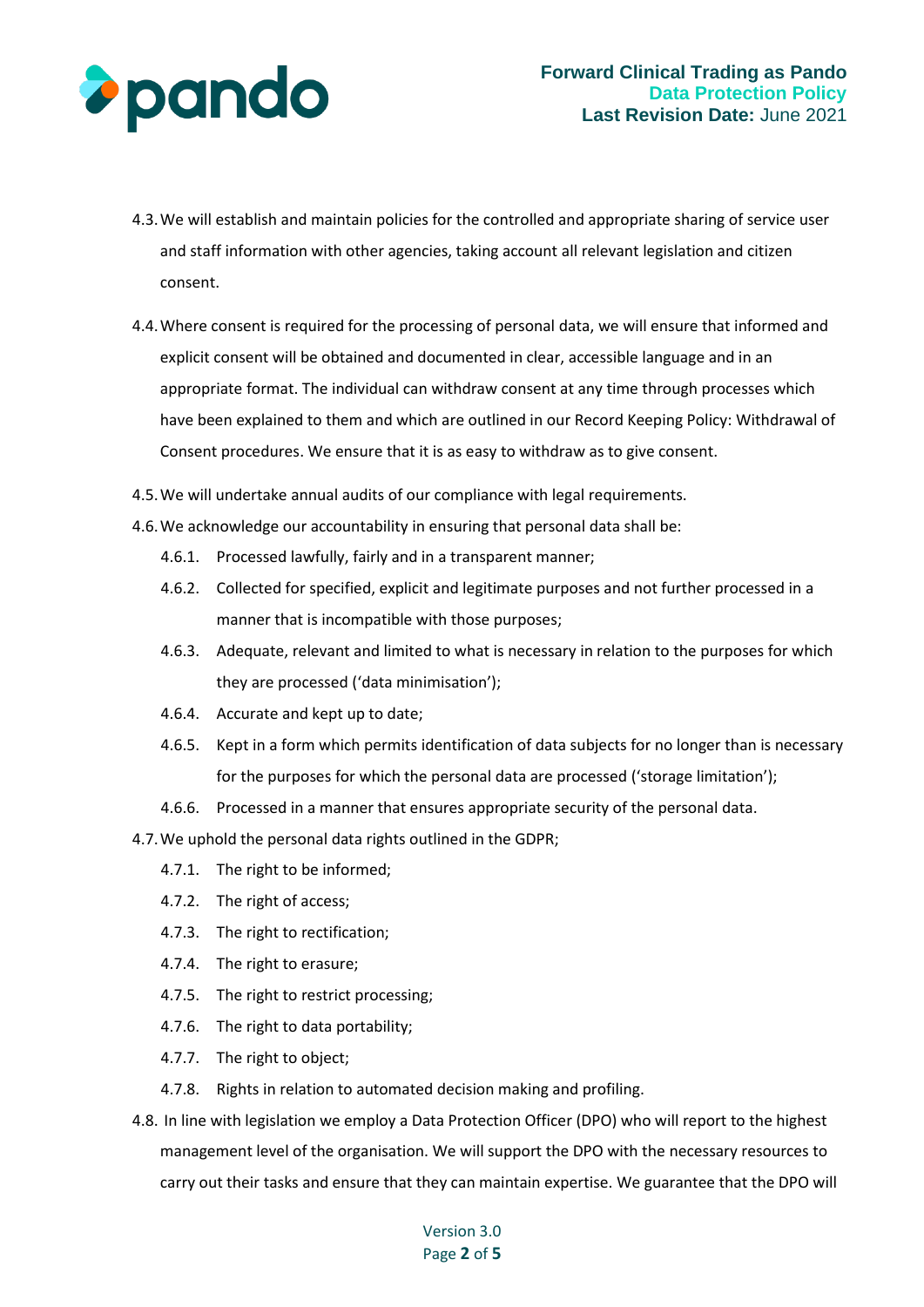

not be pressured on how to carry out their tasks, and that they are protected from disciplinary action when carrying out the tasks associated with their role.

## *5. Underpinning policies & procedures*

- 5.1.This policy is underpinned by the following:
	- 5.1.1. Data Quality Policy outlines procedures to ensure the accuracy of records and the correction of errors;
	- 5.1.2. Record Keeping Policy details transparency procedures, the management of records from creation to disposal (inclusive of retention and disposal procedures), information handling procedures, procedures for subject access requests, right to erasure, right to restrict processing, right to object, and withdrawal of consent to share;
	- 5.1.3. Data Security Policy outlines procedures for the ensuring the security of data including the reporting of any data security breach;
	- 5.1.4. Business Continuity Plan –outlines the procedures in the event of a security failure or disaster affecting digital systems or mass loss of hardcopy information necessary to the day to day running of our organisation;
	- 5.1.5. Staff Data Security Code of Conduct (within our IG Guide)- provides staff with clear guidance on the disclosure of personal information.

# *6. Data protection by design & by default*

- 6.1.We shall implement appropriate organisational and technical measures to uphold the principles outlined above. We will integrate necessary safeguards to any data processing to meet regulatory requirements and to protect individual's data rights. This implementation will consider the nature, scope, purpose and context of any processing and the risks to the rights and freedoms of individuals caused by the processing.
- 6.2.We shall uphold the principles of data protection by design and by default from the beginning of any data processing and during the planning and implementation of any new data process.
- 6.3.Prior to starting any new data processing, we will assess whether we should complete a Data Protection Impact Assessment (DPIA) using the ICO's screening checklist: [https://ico.org.uk/for](https://ico.org.uk/for-organisations/guide-to-data-protection/guide-to-the-general-data-protection-regulation-gdpr/accountability-and-governance/data-protection-impact-assessments/)[organisations/guide-to-data-protection/guide-to-the-general-data-protection-regulation](https://ico.org.uk/for-organisations/guide-to-data-protection/guide-to-the-general-data-protection-regulation-gdpr/accountability-and-governance/data-protection-impact-assessments/)[gdpr/accountability-and-governance/data-protection-impact-assessments/.](https://ico.org.uk/for-organisations/guide-to-data-protection/guide-to-the-general-data-protection-regulation-gdpr/accountability-and-governance/data-protection-impact-assessments/)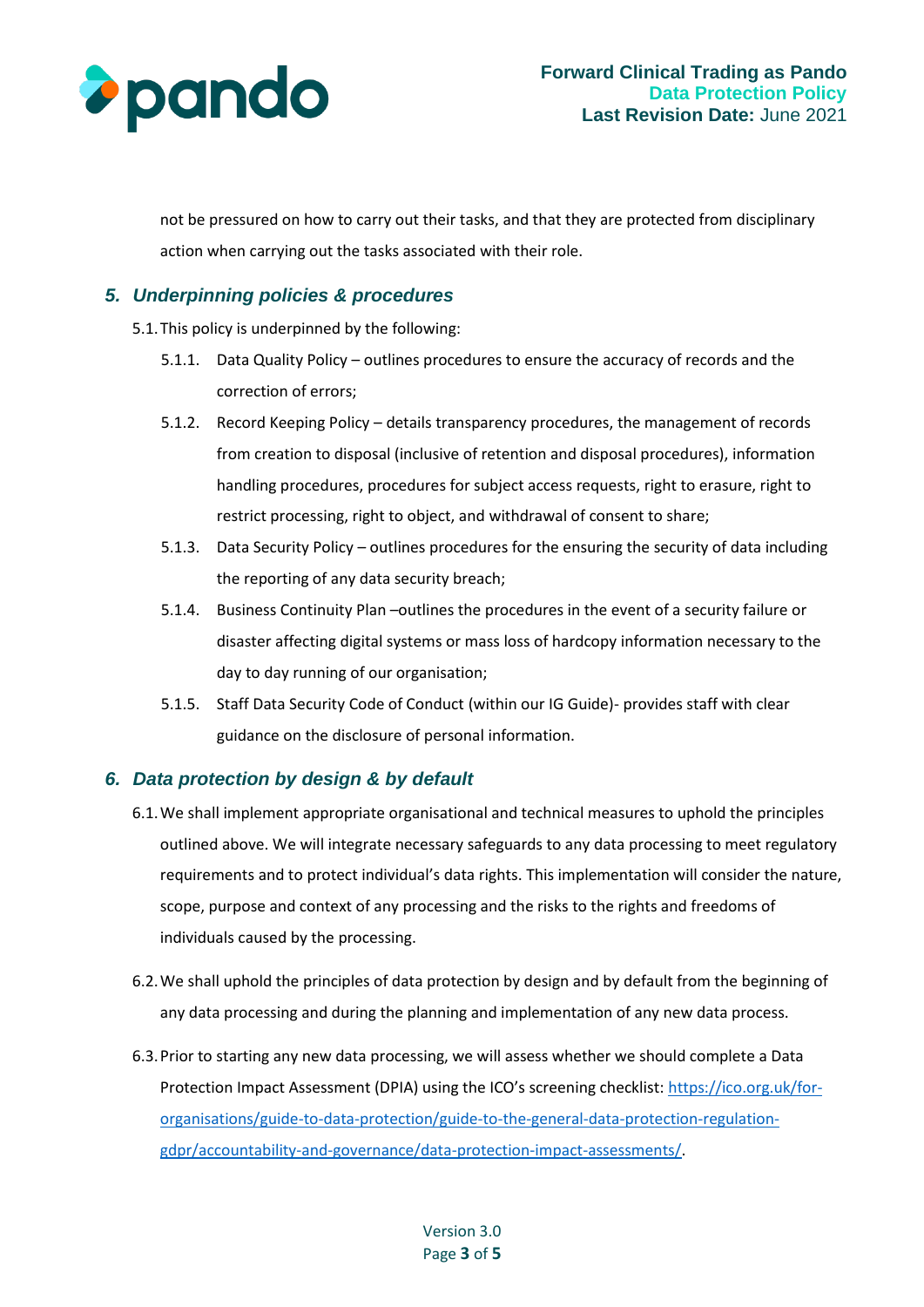

- 6.4.All new systems used for data processing will have data protection built in from the beginning of the system change.
- 6.5.All existing data processing has been recorded on our Record of Processing Activities. Each process has been risk assessed and is reviewed annually.
- 6.6.We ensure that, by default, personal data is only processed when necessary for specific purposes and that individuals are therefore protected against privacy risks.
- 6.7.In all processing of personal data, we use the least amount of identifiable data necessary to complete the work it is required for and we only keep the information for as long as it is required for the purposes of processing or any other legal requirement to retain it.
- 6.8.Where possible, we will use pseudonymised data to protect the privacy and confidentiality of our staff and those we support.

#### *7. Responsibilities*

- 7.1.Our designated Data Protection Officer is *Claire Robinson*. The key responsibilities of the lead are:
	- 7.1.1. To ensure the rights of individuals in terms of their personal data are upheld in all instances and that data collection, sharing and storage is in line with the Caldicott Principles;
	- 7.1.2. To define our data protection policy and procedures and all related policies, procedures and processes and to ensure that sufficient resources are provided to support the policy requirements.
	- 7.1.3. To complete the Data Security & Protection Toolkit (DSPT) annually and to maintain compliance with the DSPT.
	- 7.1.4. To monitor information handling to ensure compliance with law, guidance and the organisation's procedures and liaising with senior management and DPO to fulfil this work.
- *7.2.*Our designated DPO is *Claire Robinson*, they can be contacted via email: *dpo@hellopando.com*; phone: *+44 (0) 3300 970 165;* or at the following address: *300 St. John Street, London, EC1V 4PA*. The key responsibilities of the DPO are:
	- 7.2.1. Overseeing changes to systems and processes;
	- 7.2.2. Monitoring compliance with the GDPR and the Data Protection Act 2018;

#### Version 3.0 Page **4** of **5**